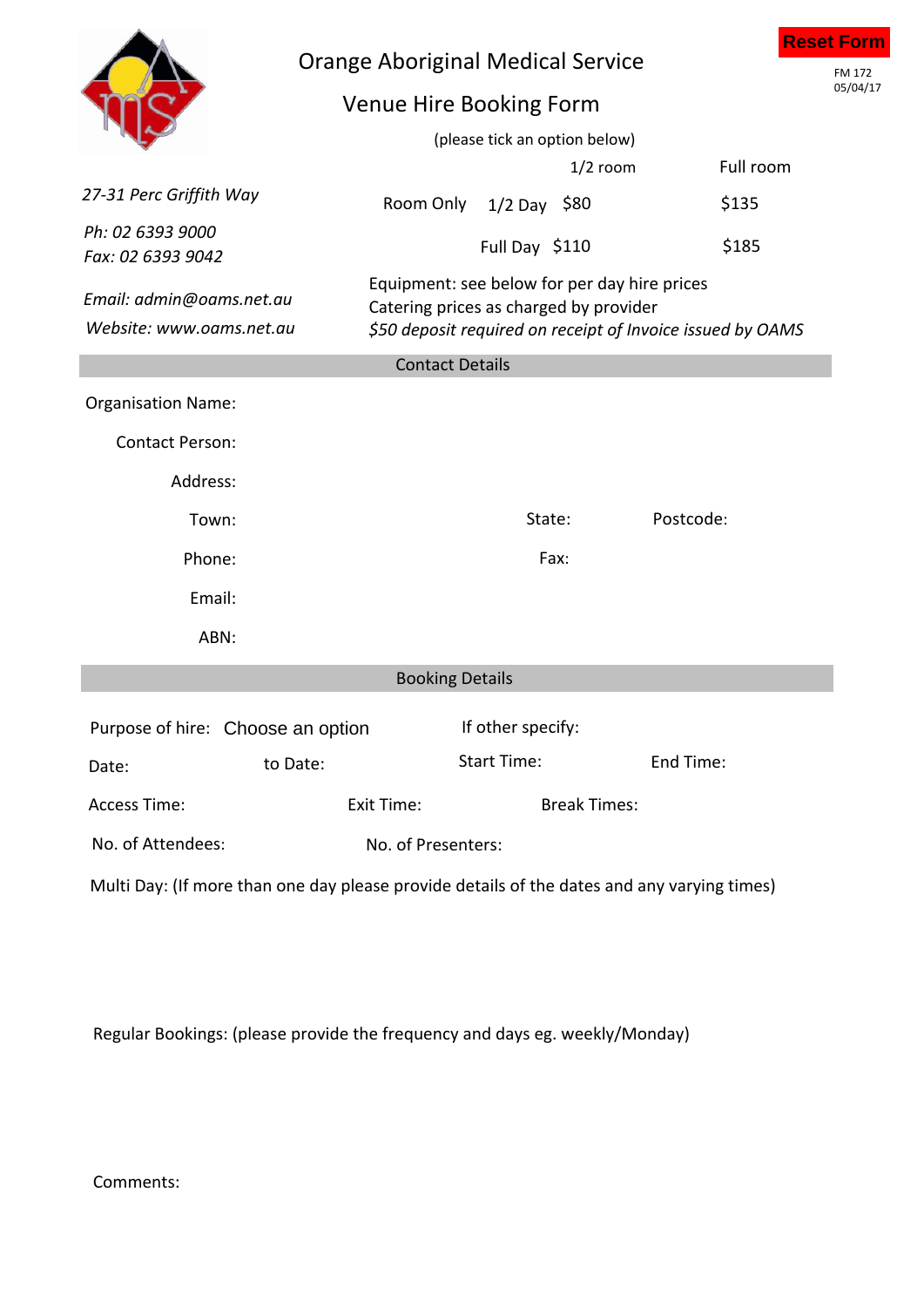## Room Setup:

| Theatre Style<br>(Up to 50)                                 |          |                   | Classroom<br>(Up to 21)            |                                                   |                                                  |  |  |  |  |
|-------------------------------------------------------------|----------|-------------------|------------------------------------|---------------------------------------------------|--------------------------------------------------|--|--|--|--|
| <b>Meeting Room</b><br>(1/2 room 12, full<br>room up to 25) |          | $\mathbb{Z}$<br>B | <b>Hollow Square</b><br>(Up to 25) | $\Box$<br>$\Box$<br>$\Box$<br><b>SEP</b><br>88888 | $\overline{\phantom{a}}$<br>$\Box$<br><b>SEP</b> |  |  |  |  |
| <b>Block</b><br>(Up to 40)                                  | 图<br>501 |                   | U Shape<br>(up to 28)              | 00<br>$\Box$                                      | ш<br>ш                                           |  |  |  |  |
| Equipment                                                   |          |                   |                                    |                                                   |                                                  |  |  |  |  |
| Whiteboard:                                                 |          | \$0               | Projector (Interactive):           |                                                   | \$30 per day                                     |  |  |  |  |
| Lectern:                                                    |          | \$0               | Video Conference:                  |                                                   | \$100 per day                                    |  |  |  |  |
| Laptop:                                                     |          | \$25 per day      | Voice Recording:                   |                                                   | \$10 per day                                     |  |  |  |  |
| <b>Conference Phone:</b>                                    |          | \$15 per day      |                                    |                                                   |                                                  |  |  |  |  |

If there is more than one day and you require different equipment please specifiy for each day:

## Catering Requirements

*Tea and coffee is provided. Assorted biscuits provided on request (tick if required)*

Require OAMS to order catering Will organise own catering:

Will bring catering

*Catering costs are direct from suppliers and are subject to change without notice*

Number of people to cater for:

Dietary requirements:

Delivery Times:

Please read the Conditions of Hire before signing the Venue Booking Application form. OAMS will not accept responsibility for hirers misunderstanding or not complying with these conditions.

*I agree to abide by the terms and conditions as set by the Orange Aboriginal Medical Service*

Print Name (electronic): Date:

Please email completed form to Admin@oams.net.au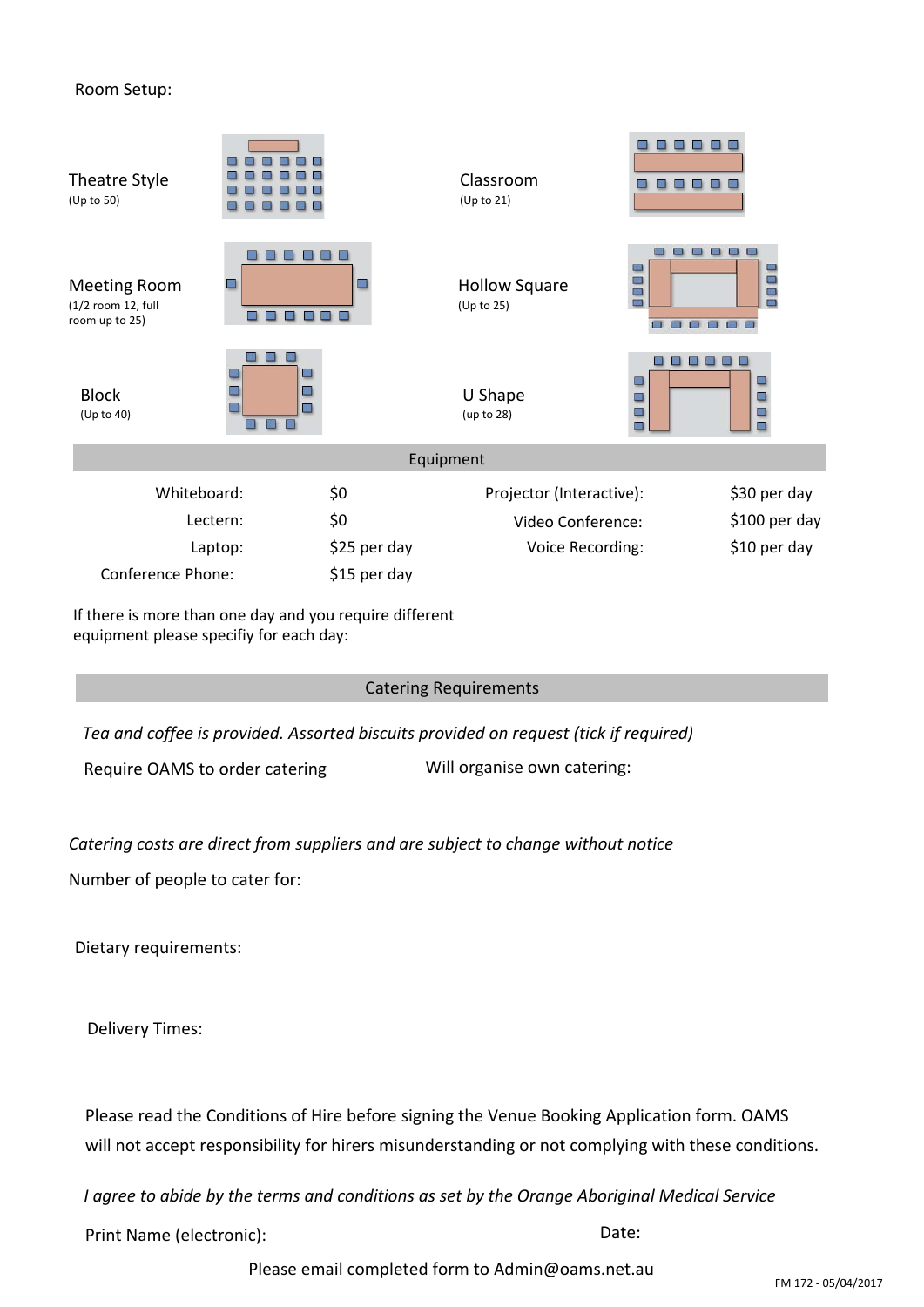## 1. Bookings

- Tentative bookings must be confirmed within 5 business days
- Bookings are made by completing the venue hire booking form and submitting to admin@oams.net.au
- An invoice will be sent after receipt of the venue hire booking form with the total amount of costs. A \$50 deposit is to be paid on receipt of the invoice.
- The remainder of the hire fees (deposit subtracted from total) must be paid in full by 5 business days prior to the date of event.
- Final numbers of attendees to be confirmed 5 business days prior to the date of event.
- Completing the venue hire booking form obligates the organisation nominated on the form for all fees and damages incurred
- Bookings required after hours will need to be discussed with OAMS prior to submitting venue hire booking form, this may incur a surcharge.
- 2. Cancellations
	- Cancellations of bookings must be done 7 business days prior to the date of event.
	- Deposit will be refunded if cancellation is done within timeframe stated above
	- OAMS may cancel the booking without notice in the event of an emergency or if the facility is deemed unsafe and will:
		- i. Refund any amounts paid by the hirer in relation to the booking if the hirer is without fault
		- ii. OAMS is not liable for any loss or damage suffered as a consequence of exercising its right to cancel the booking.
- 3. Damages
	- Hirers are to respect the property of OAMS and the rights and belongings of OAMS staff and clients. All damage, breakages and losses must be reported to OAMS administration as soon as possible. If damage occurs to OAMS's equipment or property by any of the hirer's guests, attendees or personnel associated with the hirer before, during and after the event, the hirer will be held financially responsible.
	- If the circumstances affect the security or safety of OAMS's clients and staff the hirer must advise OAMS's Management immediately.
	- The Orange Aboriginal Medical Service accepts no responsibility for loss or damage to the hirer's goods or equipment.
- 4. Parking
	- Parking is available in the main car park of the facility at 27-31 Perc Griffith Way
	- Emergency exits are not to be blocked by any vehicle
- 5. Smoking
	- OAMS is a non-smoking environment and is prohibited anywhere on the premises
- 6. Catering
	- Catering is ordered through external service providers as selected by OAMS
	- Prices for catering are set by individual service providers and are subject to change without notice
	- There is an area available for use for storing and serving of catering.
- 7. Cleaning
	- Hirers are responsible for leaving the room and adjacent areas in their proper condition at the completion of hire.
	- If the room and areas are not left in an appropriate condition OAMS will engage professional cleaners and costs will be charged to the hirer.